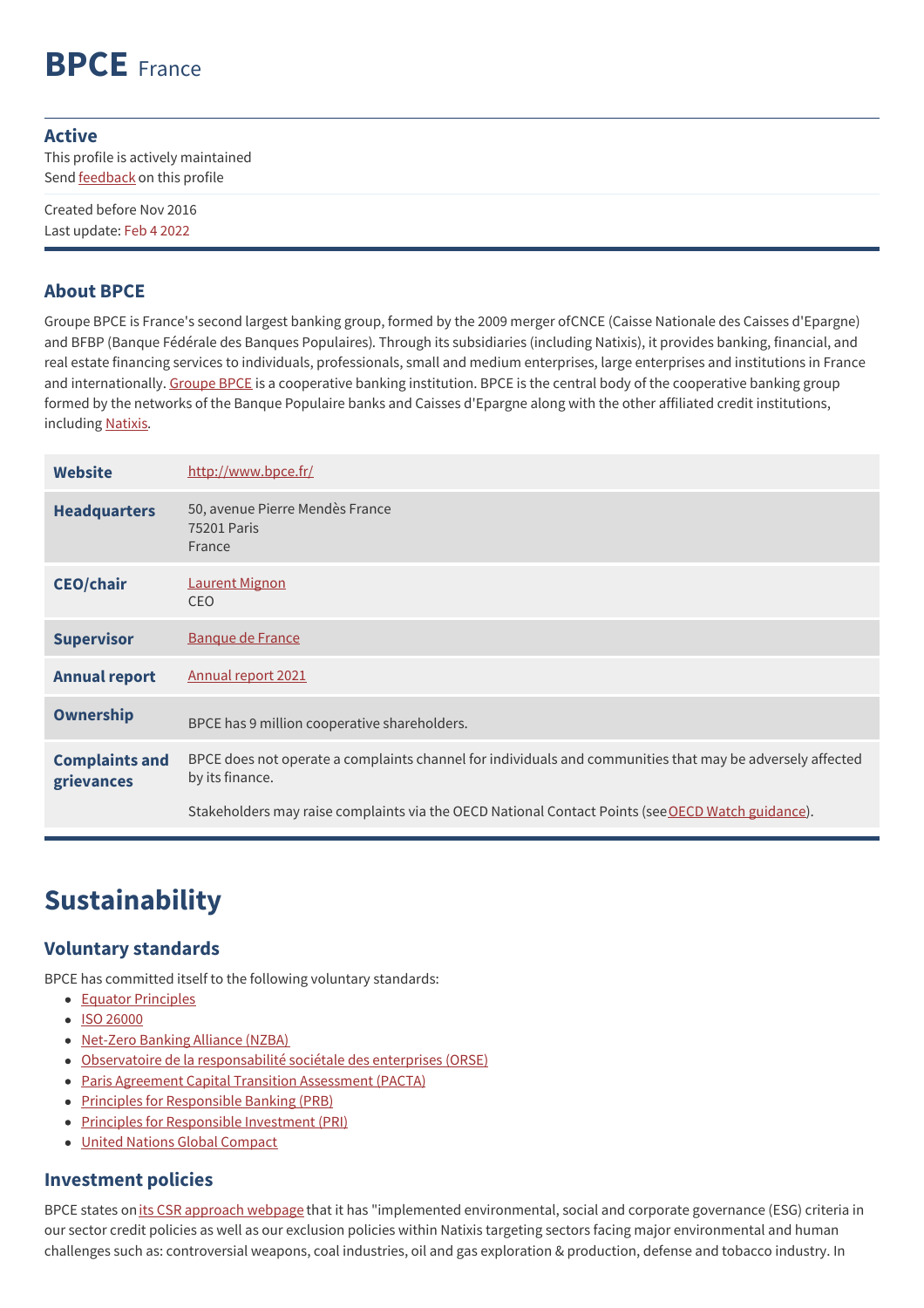addition, Natixis applies CSR policies for internal use in the most sensitive industrial sectors: nuclear industry, oil and gas industries, mining and metals, palm oil planting, production and processing." (See here for **Natixis' CSR policies**). BPCE's webpage on corporate social responsibilty can be [accessed](https://groupebpce.com/en/csr/our-csr-approach) here.

## **Related Dodgy Deals**

BPCE has been linked to the following "Dodgy Deals", e.g. as a current or past financier or through an expression of interest. Find out more about dodgy deals [here](https://www.banktrack.org/show/page/what_are_dodgy_deals). See the project or company profile for more details on the nature of the bank's link to the Dodgy Deal.

#### **Projects**

| <b>Cambo oil field</b> United Kingdom<br><b>Oil and Gas Extraction</b>                                                     | active    |
|----------------------------------------------------------------------------------------------------------------------------|-----------|
| Mountain top removal coal mining United States<br><b>Coal Mining</b>                                                       | on record |
| Kaltim Prima Coal mine Indonesia<br><b>Coal Mining</b>                                                                     | on record |
| Solwara 1 Deep Sea Mining Project Papua New Guinea<br>Mining                                                               | on record |
| <b>Companies</b>                                                                                                           |           |
| <b>ENGIE</b> France<br>Biomass Electric Power Generation   Coal Electric Power Generation   Hydroelectric Power Generation | active    |
| <b>Bunge United States</b><br>Agriculture for Food Crops   Agriculture for Palm Oil                                        | active    |
| <b>Rio Tinto Australia</b><br>Coal Mining   Mining   Nuclear Electric Power Generation                                     | on record |
| <b>Eskom</b> South Africa<br>Coal Electric Power Generation   Nuclear Electric Power Generation                            | on record |
| <b>Wilmar International Singapore</b><br>Agriculture for Palm Oil                                                          | on record |
| <b>Arch Resources United States</b><br><b>Coal Mining</b>                                                                  | on record |
| <b>Alpha Natural Resources United States</b><br><b>Coal Mining</b>                                                         | on record |
| <b>Bumi Resources Indonesia</b><br><b>Coal Mining</b>                                                                      | on record |
| <b>Glencore</b> Switzerland<br><b>Coal Mining</b>                                                                          | on record |
| Trafigura Singapore<br>Commodities Trading   Oil and Gas Extraction                                                        | on record |
| <b>Vitol</b> Switzerland<br>Commodities Trading   Oil and Gas Extraction                                                   | on record |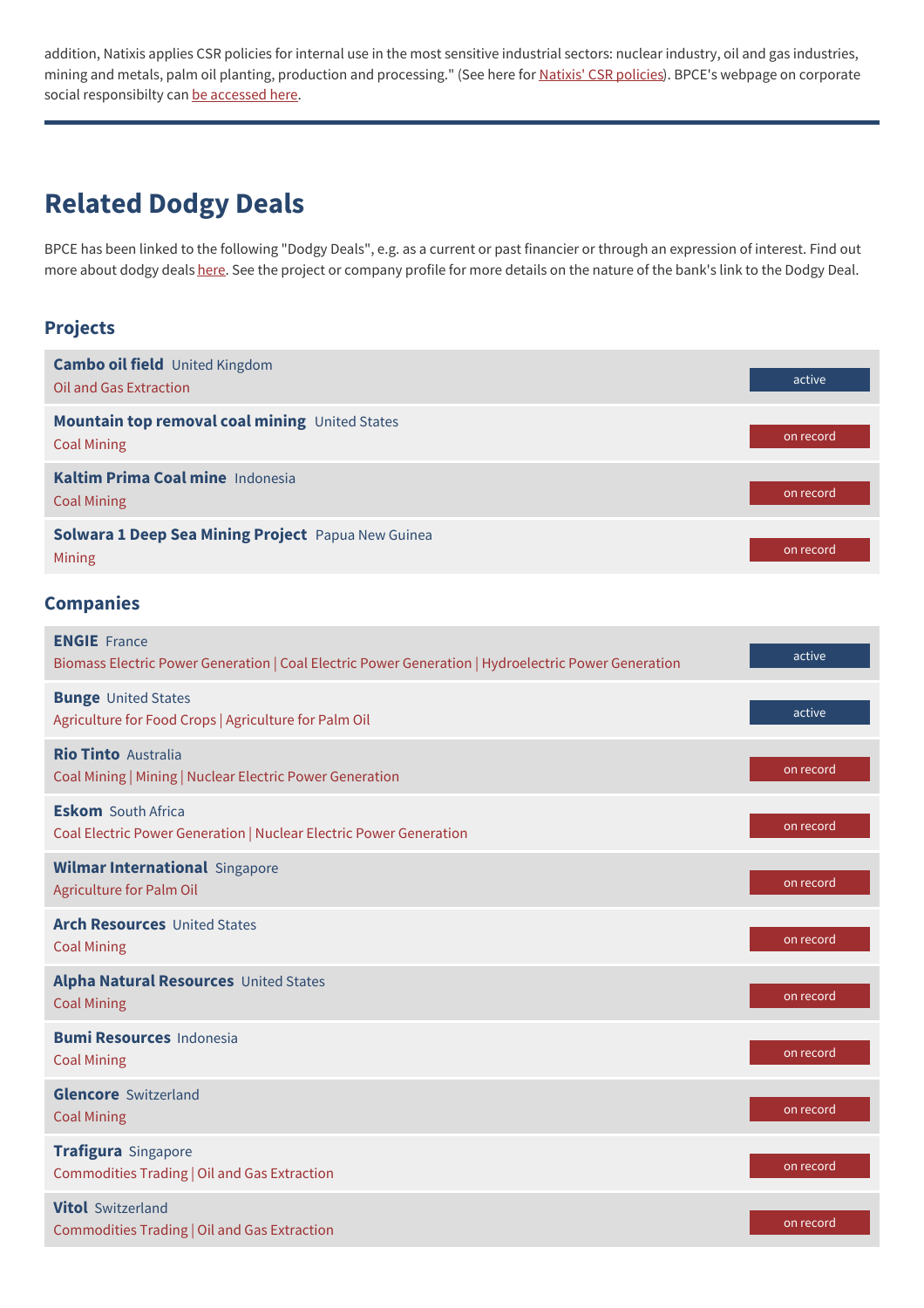## **Policy Assessments**

The tables below show how BankTrack has assessed the quality of selected financing policies of this bank. The assessment method may vary per policy section, please click on 'details' and 'explanation' for further information.

Our policy assessments are always a work in progress. We very much welcome any feedback, especially from banks included in the assessments. Please get in touch at [contact@banktrack.org](mailto:climate@banktrack.org).

### **Banks and Climate**

bank is assessed as a Laggard, with a total score of 2.5 out of 14.

| <b>Bank net zero commitments</b>                                                                                                                                                                                                           |                          |
|--------------------------------------------------------------------------------------------------------------------------------------------------------------------------------------------------------------------------------------------|--------------------------|
| <b>Bank</b>                                                                                                                                                                                                                                |                          |
| <b>BPCE Group</b>                                                                                                                                                                                                                          |                          |
| <b>Explanation</b>                                                                                                                                                                                                                         | Last update: Jun 23 2022 |
| BPCE Group joined the NZBA in June 2021                                                                                                                                                                                                    |                          |
| Goal 2030:                                                                                                                                                                                                                                 |                          |
| The Group's objective is progressively to reduce its exposure to thermal coal to zero by 2030 as far as its activities in the European Union and OECD<br>countries are concerned, and by 2040 for its activities in the rest of the world. |                          |
| Goal 2024:                                                                                                                                                                                                                                 |                          |
| Corporate and investment banking: 15% reduction in exposure to exploration & production activities.                                                                                                                                        |                          |
| Groupe BPCE (excluding Asset Management and Insurance): total fossil fuel exposure, €0m by 2030 for OECD countries / 2040 for the rest of the<br>world.                                                                                    |                          |
| <b>Relevant policies</b>                                                                                                                                                                                                                   |                          |
| <b>BPCE climate report</b><br>Oct 4 2021                                                                                                                                                                                                   |                          |
| <b>References</b>                                                                                                                                                                                                                          |                          |
| <b>Net Zero Banking Alliance</b><br>Nov 4 2021   UNEP FI                                                                                                                                                                                   |                          |
| For more details see this page.<br>$\prec$                                                                                                                                                                                                 |                          |
| <b>Banks and Human Rights</b>                                                                                                                                                                                                              |                          |

| <b>Human Rights Benchmark November 2019</b>                                                                                               |  |
|-------------------------------------------------------------------------------------------------------------------------------------------|--|
| <b>Bank</b>                                                                                                                               |  |
| <b>BPCE</b>                                                                                                                               |  |
| <b>Explanation</b>                                                                                                                        |  |
| BPCE's human rights policies, processes and reporting were assessed as part of the BankTrack Human Rights Benchmark in November 2019. The |  |